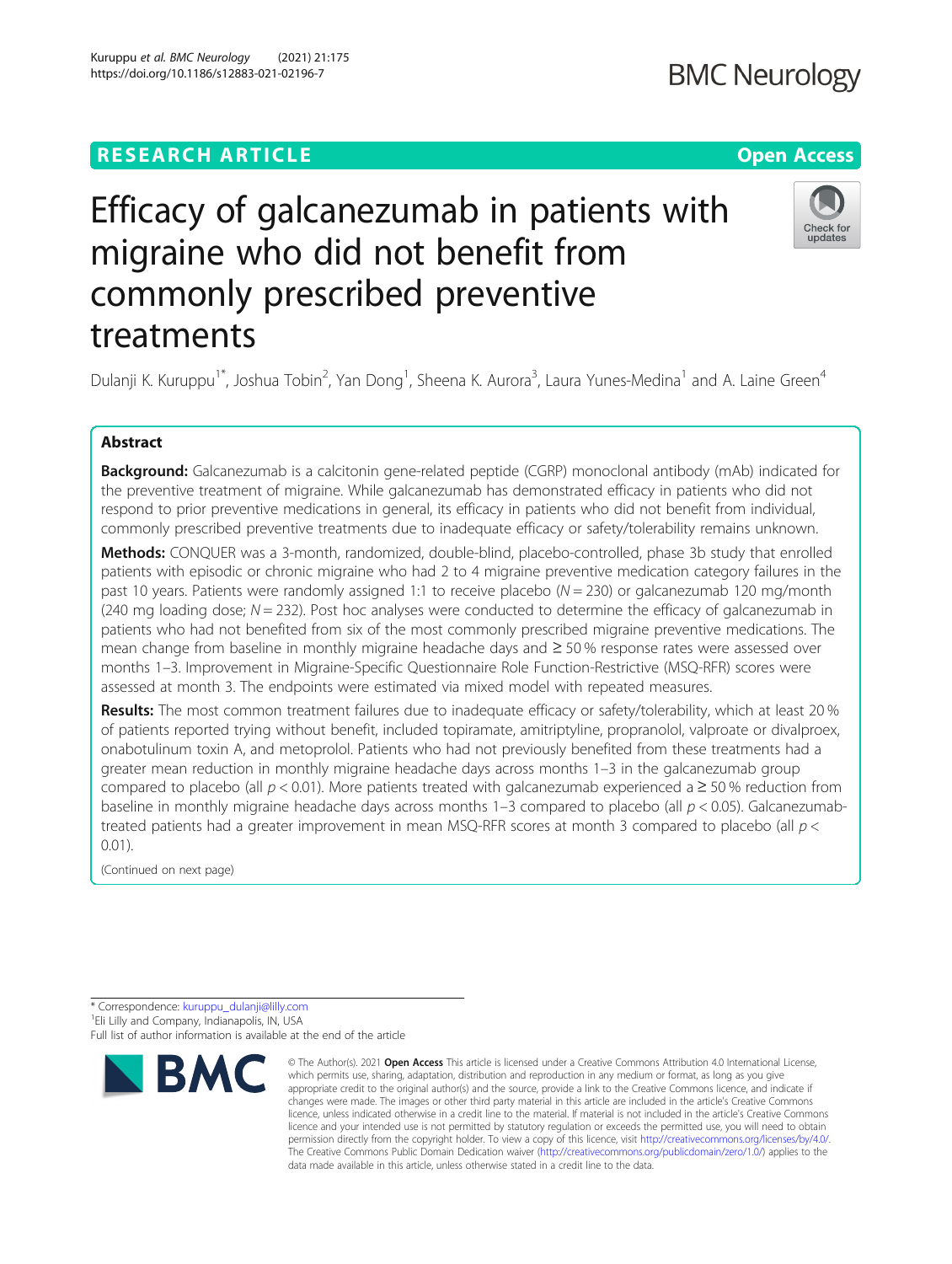#### (Continued from previous page)

**Conclusions:** In this population, galcanezumab was effective in reducing monthly migraine headache days, improving response rates, and enhancing quality of life in patients who had not previously benefited from topiramate, amitriptyline, propranolol, valproate or divalproex, onabotulinum toxin A, and/or metoprolol due to inadequate efficacy or safety/tolerability.

**Trial registration:** ClinicalTrials.gov [NCT03559257](https://clinicaltrials.gov/ct2/show/NCT03559257) (CONQUER).

Keywords: Galcanezumab, CGRP, Monoclonal antibody, Migraine, Fail preventive, Efficacy, Quality of life, CGRP mAb

#### Introduction

Migraine is a chronic neurologic disease characterized by moderate-to-severe headaches with associated symptoms including nausea, vomiting, photophobia, or phonophobia that can be disabling [\[1](#page-8-0)]. Patients who experience four or more migraine headache days per month with some degree of impairment should be offered a migraine preventive medication [[2\]](#page-8-0). While 39 % of patients with migraine qualify for prevention, only 13 % of patients currently use one [[2\]](#page-8-0). The most commonly prescribed migraine preventive medication classes are antiepileptics (e.g., topiramate), beta blockers (e.g., propranolol), and tricyclic antidepressants (e.g., amitriptyline), none of which were specifically developed for the preventive treatment of migraine [[3,](#page-8-0) [4\]](#page-8-0). Many oral preventive therapies require a slow titration schedule and more than one-half of patients who receive a prescription migraine preventive medication discontinue its use within 6 months of initiation [\[5](#page-8-0)–[7](#page-8-0)]. Previous studies that assessed adherence to migraine standard-of-care treatments found that 6 months after treatment initiation with antidepressants, antiepileptics, or beta blockers, 68–73 % of patients were no longer taking these medications for migraine prevention [\[6\]](#page-8-0).

In a cross-sectional study of US patients with migraine, 26.4 % of patients with episodic migraine (EM) and 53.3 % of patients with chronic migraine (CM) discontinued or switched their preventive treatment at least once. The main reasons for discontinuation/switching were inadequate efficacy and safety/tolerability [\[8](#page-8-0)]. Patients highlight efficacy and tolerability as the most important features of a preventive treatment; therefore, selecting a medication with these characteristics is crucial to ensuring optimal adherence [[9](#page-8-0), [10](#page-8-0)]. Persistence on migraine prophylaxis can, in turn, improve quality of life and patient outcomes [[11](#page-8-0)–[13](#page-8-0)].

Galcanezumab is a humanized monoclonal antibody (mAb) that selectively binds to calcitonin gene-related peptide (CGRP). The efficacy, safety, and tolerability of galcanezumab has been established for both EM and CM prevention [[14](#page-8-0)–[16\]](#page-8-0). However, these clinical trials excluded patients with a history of failure of three or more classes of migraine preventive treatments as defined by the American Academy of Neurology/American Headache Society treatment guidelines Level (A) and (B) evidence [[17\]](#page-8-0). The CONQUER study demonstrated galcanezumab's efficacy and safety in patients with EM and CM who had not benefited from 2 to 4 migraine preventive medication categories, with patients in the galcanezumab group experiencing 4.1 fewer monthly migraine headache days compared to 1.0 fewer in the placebo group from a baseline of 13.2 monthly migraine headache days [[18](#page-8-0)]. This article assesses galcanezumab's efficacy in the CONQUER study subpopulation who did not benefit from individual, commonly prescribed, migraine preventive medications.

#### Methods

#### Study design

This study includes post hoc analyses from the CONQUER trial that assessed galcanezumab's efficacy in patients who had not benefited from 2 to 4 classes of migraine preventive treatments. A detailed description of the study design was reported previously  $[18]$  $[18]$  $[18]$ . Briefly, CONQUER (ClinicalTrials.gov registration number: NCT03559257; first posted date: 18/06/2018) was a phase 3b, multicenter (hospitals, clinics, or research centers in North America, Europe, and Asia), randomized, double-blind, placebo-controlled study. The trial included four study periods: (1) a 3–30 day screening period and washout of all preventive treatments; (2) a 1 month prospective baseline period; (3) a 3-month double-blind treatment period; and (4) a 3-month openlabel treatment period. Participants were randomly assigned 1:1 to receive monthly subcutaneous injections of placebo or galcanezumab 120 mg following a loading dose of 240 mg. Randomization was done by a computer-generated random sequence and stratified by country and migraine frequency during the baseline period (low frequency EM, 4 to < 8 migraine headache days/month; high frequency EM, 8–14 migraine headache days/month and < 15 headache days/month; CM,  $\geq$ 8 migraine headache days/month and ≥ 15 headache days/month). The study protocol was reviewed and approved by the appropriate institutional review board for each site and was conducted according to Good Clinical Practice and the Declaration of Helsinki guidelines.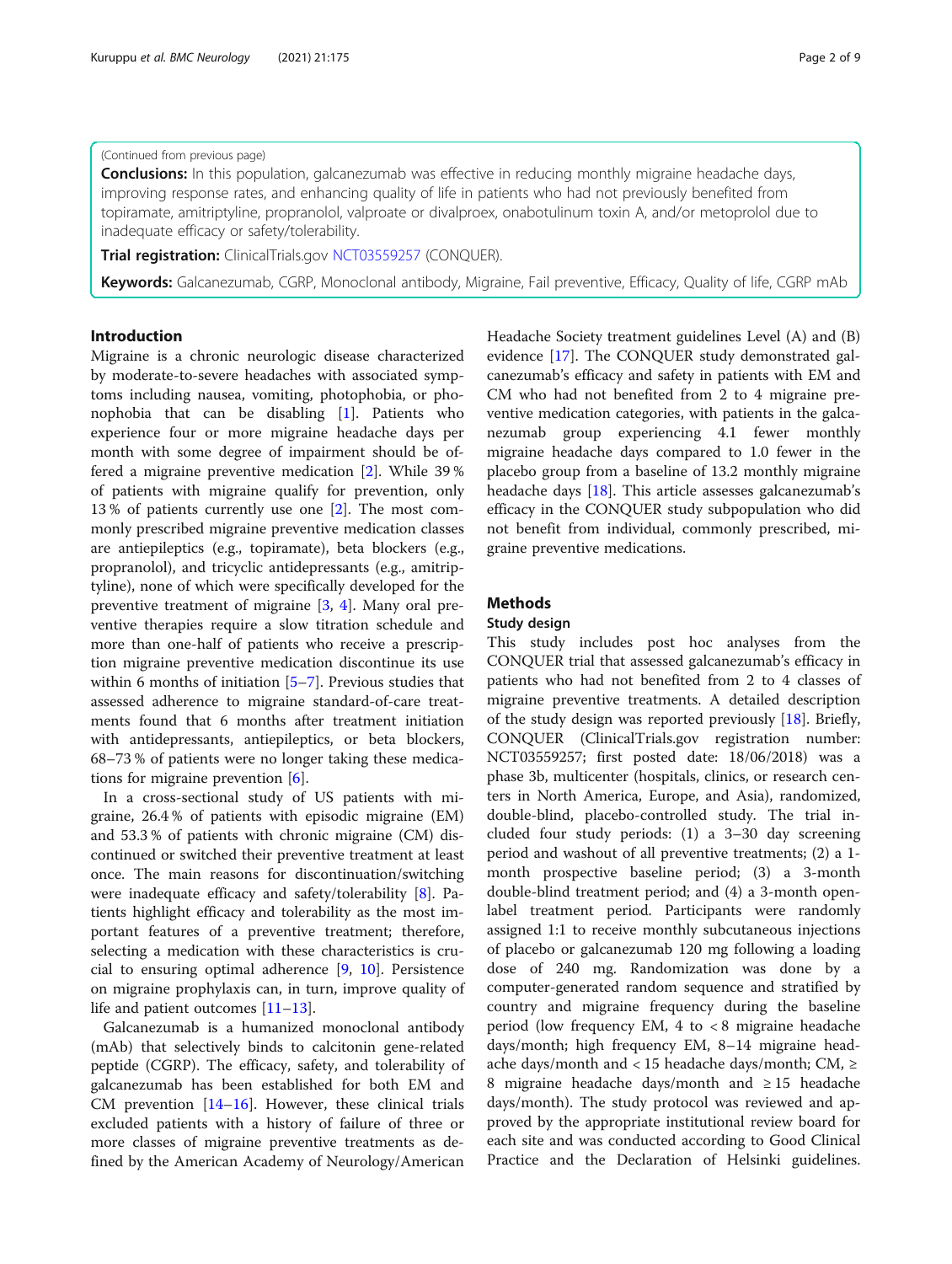Patients provided written informed consent prior to initiating the study.

#### Trial population

Participants were 18 to 75 years of age with a diagnosis of migraine as defined by International Classification of Headache Disorders – Third edition [[1\]](#page-8-0), a history of migraine for at least one year, and migraine onset prior to age 50. Eligible participants had to experience at least four migraine headache days and at least one headachefree day per month on average within the past 3 months. Patients were eligible if they had a history of documented failure of 2 to 4 migraine preventive medication categories in the past 10 years due to inadequate efficacy and/or tolerability. The medication categories included propranolol or metoprolol, topiramate, valproate or divalproex, amitriptyline, flunarizine, candesartan, botulinum toxin A or B (if taken for CM), and medications locally approved for prevention of migraine. Participants could continue the use of acute medications for migraine throughout the study. Patients with serious cardiovascular risk were not permitted to participate. The full list of inclusion and exclusion criteria was previously published [\[18](#page-8-0)].

#### Outcomes measured

The post hoc analyses assessed change from baseline in mean monthly migraine headache days across months 1–3, proportion of patients achieving  $a \ge 50\%$  response rate across months 1–3, and mean Migraine-Specific Questionnaire Role Function-Restrictive (MSQ-RFR) at month 3 for patients who did not benefit from individual, commonly prescribed, migraine preventive medications. The MSQ-RFR domain assesses migraine's impact on patients' ability to perform daily activities. The MSQ items are rated on a scale of 1 to 6 and then converted to a scale of 0 to 100, with higher scores indicating an improvement in functioning [[19\]](#page-8-0). The individual preventive medications selected for this analysis were those that 20 % or more participants reported trying without adequate efficacy or tolerability. If patients did not benefit from or tolerate multiple medications, they could be assigned to more than one medication in this analysis. The efficacy of galcanezumab was further assessed for each prior migraine preventive based on failure due to (1) inadequate efficacy and (2) safety/tolerability.

#### Statistical analysis

Analyses were performed in patients with an individual medication failure due to lack of efficacy or safety/tolerability in the total intent-to-treat population, which included all patients who were randomly assigned and received at least one dose of study drug. Mean change from baseline in number of monthly

migraine headache days across months 1–3 and mean change in MSQ-RFR domain scores at month 3 were analyzed using a linear mixed model with repeated measures analysis. The model included treatment category, baseline migraine frequency category (low frequency EM, high frequency EM, and CM) [for MSQ-RFR outcome only], pooled country, month, and treatment-by-month interaction as well as baseline value and baseline value-by-month interaction. Baseline value referred to the baseline assessment for the analyzed outcome in the model. Proportion of patients achieving  $a \ge 50\%$  response rate was assessed by a generalized linear mixed model with repeated measures. The model included fixed, categorical effects of treatment, month, and treatment-by-month interaction as well as baseline monthly migraine headache days. Unstructured covariance matrix was implemented in both linear and generalized linear mixed models to measure the correlation among repeated measures obtained on the same individuals. All statistical tests conducted were two-sided and  $p$ -values  $\le$ 0.05 were assumed to be statistically significant. No adjustments were made for multiple comparisons. Analyses were implemented using SAS Enterprise Guide 7.2 (SAS Institute, Cary, NC).

#### Results

Patient demographics and baseline disease characteristics Patients were randomly assigned to placebo  $(N = 230)$  or galcanezumab 120 mg ( $N = 232$ ). On average, patients were 46 years old, 86 % were female, and 82 % were Caucasian. Of the participants, 58 % had EM and 42 % had CM. The baseline number of monthly migraine headache days was 13.2, baseline MSQ-RFR score was 44.9, and patients averaged 3.5 preventive medication failures in their lifetime. These values were similar between treatment groups. The six most commonly failed migraine preventive medications in CONQUER, which at least 20 % of patients reported trying without adequate efficacy or tolerability, were topiramate, amitriptyline, propranolol, valproate or divalproex, onabotulinum toxin A, and metoprolol. The baseline monthly migraine headache days, MSQ-RFR scores, number of prior preventive medication failures, and the number of patients who did not benefit from treatment due to inadequate efficacy or safety/tolerability for each of these preventive medications are presented in Table [1.](#page-3-0)

#### Reduction in monthly migraine headache days

Patients who had not previously benefited from the six most commonly failed preventive medications in CONQUER (topiramate, amitriptyline, propranolol, valproate or divalproex, onabotulinum toxin A, or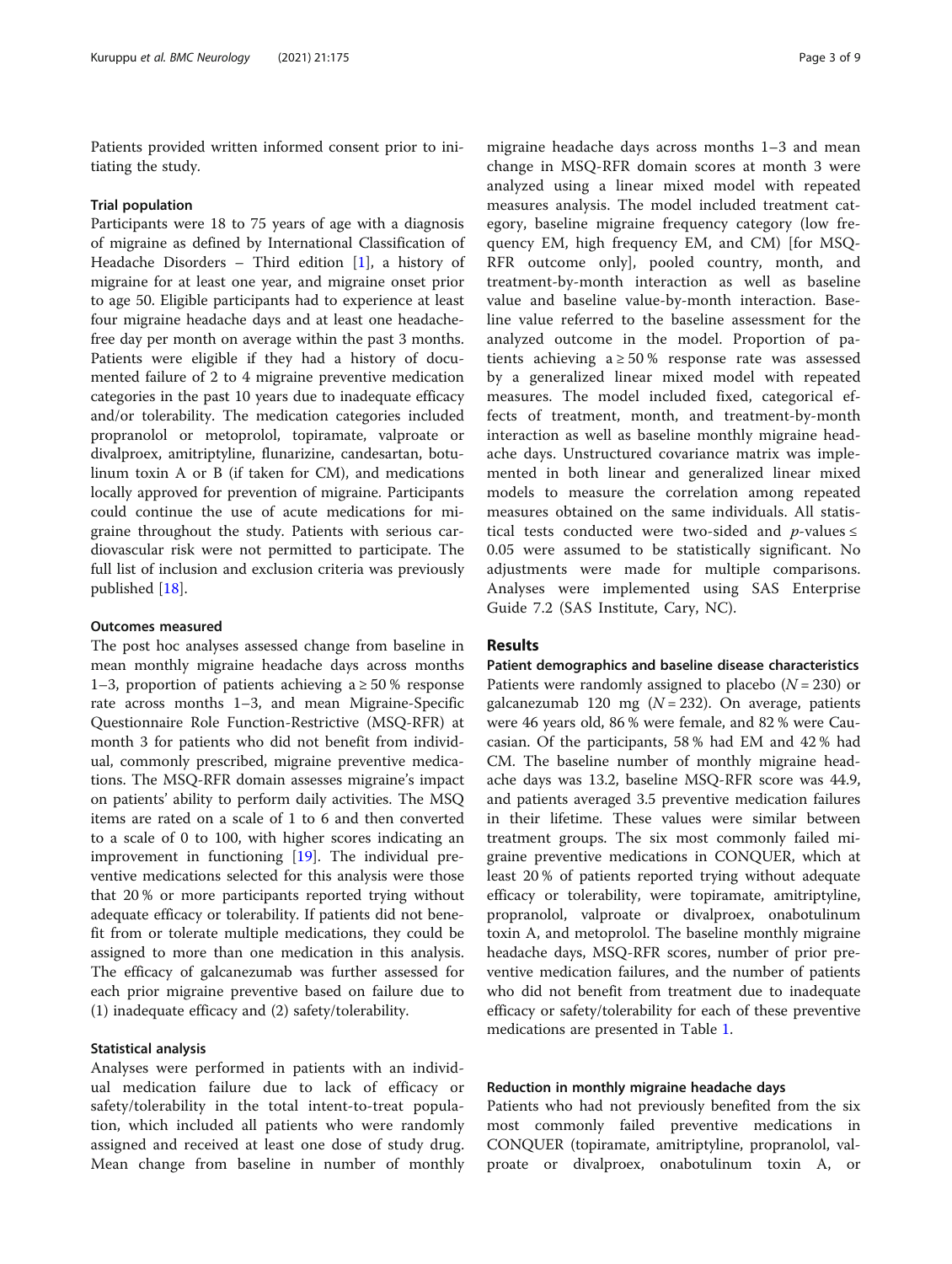| Preventive<br>medication | Number of monthly<br>migraine headache<br>days, mean (SD) |                                | <b>MSO-RFR</b> score,<br>mean (SD) |                      | Number of prior<br>migraine preventive<br>medications failed<br>in lifetime, mean (SD) |                      | Number of patients who did not<br>benefit from treatment, n (%) |                                |
|--------------------------|-----------------------------------------------------------|--------------------------------|------------------------------------|----------------------|----------------------------------------------------------------------------------------|----------------------|-----------------------------------------------------------------|--------------------------------|
|                          | <b>PBO</b>                                                | <b>GMB</b><br>$120 \text{ mg}$ | <b>PBO</b>                         | <b>GMB</b><br>120 mg | <b>PBO</b>                                                                             | <b>GMB</b><br>120 mg | due to inadequate<br>efficacy <sup>p</sup>                      | due to safety/<br>tolerability |
| <b>Topiramate</b>        | 13.1(5.8)                                                 | 13.5 (6.1)                     | 42.4 (16.7)                        | 43.9 (15.6)          | 3.6(1.8)                                                                               | 3.7(1.8)             | 270 (58.4)                                                      | 95 (20.6)                      |
| Amitriptyline            | 13.4 (5.8)                                                | 14.3(6.2)                      | 43.8 (18.8)                        | 45.5 (17.5)          | 3.7(1.9)                                                                               | 3.9(1.8)             | 215 (46.5)                                                      | 69 (14.9)                      |
| Propranolol              | 14.4 (6.3)                                                | 14.4 (5.9)                     | 44.3 (19.0)                        | 44.0 (17.8)          | 4.3(2.0)                                                                               | 4.1(2.0)             | 135 (29.2)                                                      | 26(5.6)                        |
| Valproate or divalproex  | 12.6(5.8)                                                 | 13.2 (5.6)                     | 46.7 (19.0)                        | 49.1 (16.9)          | 3.8(1.8)                                                                               | 3.8(1.9)             | 123 (26.6)                                                      | 39 (8.4)                       |
| Onabotulinum toxin A     | 15.9(5.4)                                                 | 16.5(5.6)                      | 40.3 (19.2)                        | 42.2 (15.5)          | 4.8(2.5)                                                                               | 4.3(2.0)             | 94 (20.3)                                                       | (0.2)                          |
| Metoprolol               | 12.7(5.3)                                                 | 12.2 (5.8)                     | 40.4 (18.0)                        | 43.8 (14.9)          | 3.5(1.5)                                                                               | 3.9(1.8)             | 82 (17.7)                                                       | 18 (3.9)                       |

<span id="page-3-0"></span>

Abbreviations: GMB galcanezumab, MSQ-RFR Migraine-Specific Questionnaire Role Function-Restrictive domain, n number of patients within each specific category, PBO placebo, SD standard deviation

<sup>a</sup>Based on patients who did not benefit from treatment due to inadequate efficacy or safety/tolerability

<sup>b</sup>Includes inadequate response and/or no response

metoprolol) and were assigned to galcanezumab had a greater mean reduction in monthly migraine headache days across months 1–3 compared to placebo (all  $p <$ 0.01; Table [2\)](#page-4-0). The mean change difference between galcanezumab and placebo was at least 2.5 monthly migraine headache days, regardless of the previously failed migraine preventive medication. The largest mean change difference between galcanezumab and placebo was seen in patients previously treated with onabotulinum toxin A (-6.3 monthly migraine headache days in the galcanezumab group vs. -1.5 in placebo).

#### 50% response rates

A greater proportion of patients treated with galcanezumab who previously did not benefit from the six most commonly failed preventive medications in CONQUER experienced a  $\geq 50\%$  reduction relative to baseline in monthly migraine headache days across months 1–3 compared to placebo (all  $p < 0.05$ ; Table [2](#page-4-0)). Patients who did not benefit from topiramate, amitriptyline, propranolol, or metoprolol were over two times more likely to achieve a  $\geq 50$  % response on galcanezumab compared to placebo. Patients who did not benefit from valproate/ divalproex or onabotulinum toxin A were over three times more likely to achieve  $a \ge 50\%$  response on galcanezumab compared to placebo.

#### MSQ-RFR domain scores

There was a significant improvement in quality of life as measured by MSQ-RFR at month 3 in galcanezumabtreated patients who previously had not benefited from the six most commonly failed preventive medications in CONQUER compared to placebo (all  $p < 0.01$ ; Table [2](#page-4-0)). For each of these prior preventive medications, patients who received galcanezumab had at least a 10-point greater increase in mean MSQ-RFR scores compared to patients who received placebo.

#### Reduction in monthly migraine headache days by failure due to inadequate efficacy and safety/tolerability

Treatment failure was more often due to inadequate efficacy than safety/tolerability, regardless of prior preventive (Table 1). The most commonly failed preventive medications due to inadequate efficacy were topiramate (58.4 %), amitriptyline (46.5 %), and propranolol (29.2 %), while the most commonly failed preventive medications due to safety/tolerability were topiramate (20.6 %), amitriptyline (14.9 %), and valproate or divalproex (8.4 %) (Table 1).

Galcanezumab-treated patients who experienced inadequate efficacy with topiramate, amitriptyline, propranolol, valproate or divalproex, onabotulinum toxin A, or metoprolol all had a significant reduction in overall mean monthly migraine headache days across months 1–3 compared to placebo (all  $p < 0.01$ ; Fig. [1\)](#page-5-0).

Galcanezumab-treated patients who did not tolerate topiramate, amitriptyline, or propranolol all had a significant reduction in overall mean monthly migraine headache days across months 1–3 compared to placebo (all  $p < 0.05$ ; Fig. [2](#page-6-0)). Patients previously treated with valproate/divalproex or metoprolol experienced a larger numerical reduction in mean monthly migraine headache days with galcanezumab, but the reduction was not statistically significant, likely due to the small number of patients in these subgroups. Only one patient discontinued onabotulinum toxin A due to safety/tolerability reasons; therefore, no statistical analyses were performed. This patient was assigned to the galcanezumab group, had 8 monthly migraine headache days at baseline, and experienced an average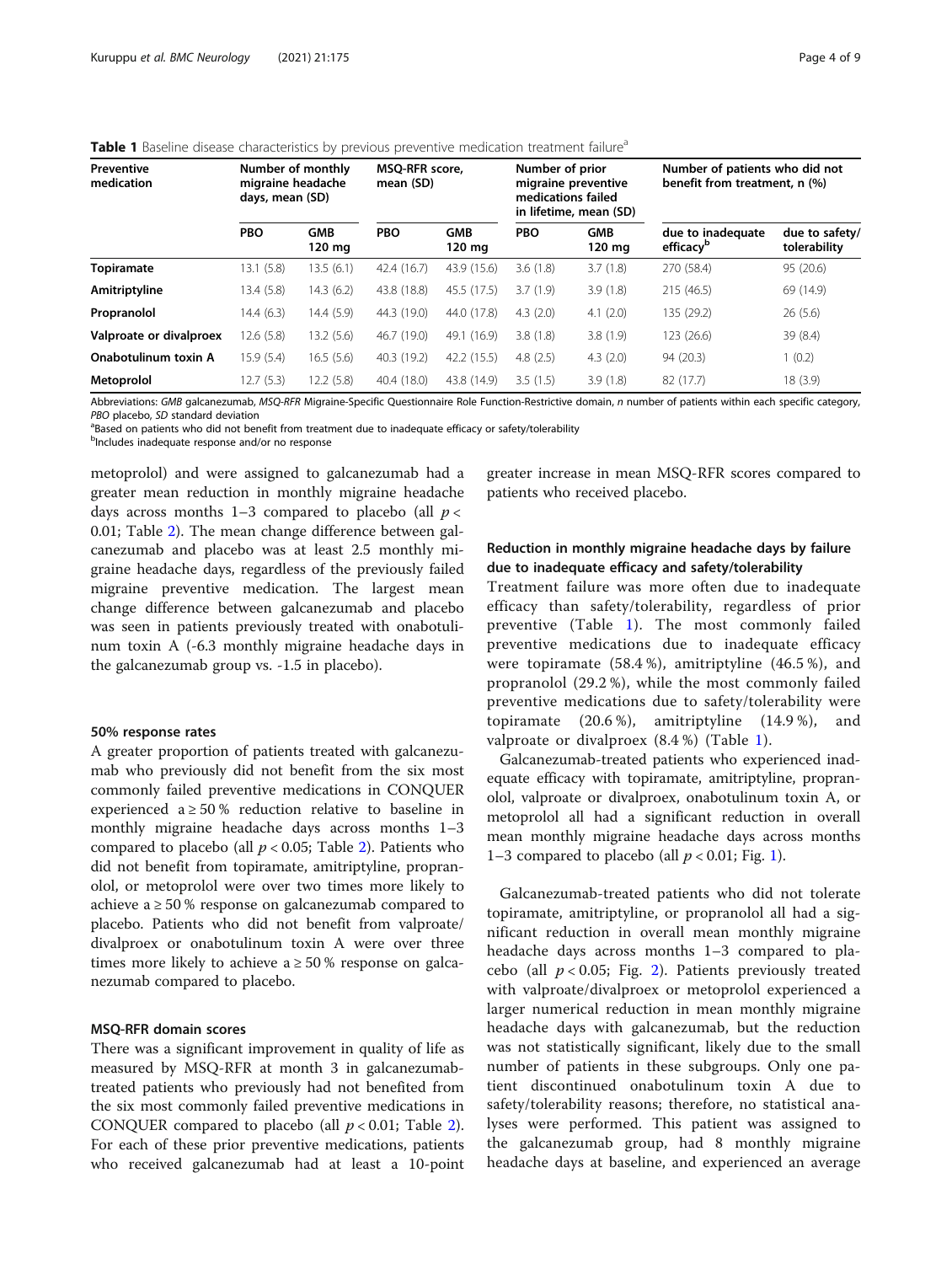<span id="page-4-0"></span>Table 2 Mean reduction in monthly migraine headache days, 50 % response rates, and improvement in MSQ-RFR scores among patients who did not benefit from individual preventive medications

| <b>Preventive medication</b>                                                          | <b>PBO</b>    | GMB 120 mg   | p value  |
|---------------------------------------------------------------------------------------|---------------|--------------|----------|
| Topiramate                                                                            |               |              |          |
| LS mean change from baseline in monthly migraine headache days across months 1-3 (SE) | $-1.0(0.4)$   | $-4.2(0.4)$  | < 0.0001 |
| $\geq$ 50% reduction in monthly migraine headache days across months 1-3, % (SE)      | 14.7(2.2)     | 37.8 (3.0)   | < 0.0001 |
| LS mean change from baseline in MSQ-RFR at month 3 (SE)                               | $+10.4(1.9)$  | $+22.5(1.9)$ | < 0.0001 |
| Amitriptyline                                                                         |               |              |          |
| LS mean change from baseline in monthly migraine headache days across months 1-3 (SE) | $-1.2(0.5)$   | $-4.3(0.5)$  | < 0.0001 |
| $\geq$ 50% reduction in monthly migraine headache days across months 1-3, % (SE)      | 13.9(2.4)     | 37.4 (3.3)   | < 0.0001 |
| LS mean change from baseline in MSQ-RFR at month 3 (SE)                               | $+10.4(2.0)$  | $+23.6(2.1)$ | < 0.0001 |
| Propranolol                                                                           |               |              |          |
| LS mean change from baseline in monthly migraine headache days across months 1-3 (SE) | $-1.7(0.6)$   | $-4.3(0.6)$  | 0.0005   |
| $\geq$ 50% reduction in monthly migraine headache days across months 1-3, % (SE)      | 14.9(3.3)     | 34.5(4.3)    | 0.0008   |
| LS mean change from baseline in MSQ-RFR at month 3 (SE)                               | $+10.4(2.8)$  | $+22.9(2.7)$ | 0.0001   |
| Valproate or divalproex                                                               |               |              |          |
| LS mean change from baseline in monthly migraine headache days across months 1-3 (SE) | $-0.4(0.5)$   | $-3.6(0.5)$  | < 0.0001 |
| $\geq$ 50% reduction in monthly migraine headache days across months 1-3, % (SE)      | 10.6(3.1)     | 33.8 (4.7)   | 0.0002   |
| LS mean change from baseline in MSQ-RFR at month 3 (SE)                               | $+6.1(2.2)$   | $+17.0(2.3)$ | < 0.0001 |
| Onabotulinum toxin A                                                                  |               |              |          |
| LS mean change from baseline in monthly migraine headache days across months 1-3 (SE) | $-1.5(1.0)$   | $-6.3(0.9)$  | < 0.0001 |
| $\geq$ 50% reduction in monthly migraine headache days across months 1-3, % (SE)      | 9.9(3.9)      | 38.7(5.7)    | 0.0008   |
| LS mean change from baseline in MSQ-RFR at month 3 (SE)                               | $+ 5.4 (5.4)$ | $+24.0(5.2)$ | < 0.0001 |
| Metoprolol                                                                            |               |              |          |
| LS mean change from baseline in monthly migraine headache days across months 1-3 (SE) | $-0.3(0.9)$   | $-3.0(0.9)$  | 0.0023   |
| $\geq$ 50% reduction in monthly migraine headache days across months 1-3, % (SE)      | 14.7(4.1)     | 33.1(5.4)    | 0.0112   |
| LS mean change from baseline in MSQ-RFR at month 3 (SE)                               | $+5.8(3.4)$   | $+16.5(3.4)$ | 0.0025   |

Abbreviations: GMB galcanezumab, LS least-squares, MSQ-RFR Migraine-Specific Questionnaire Role Function-Restrictive domain, PBO placebo, SE standard error

reduction of 2 monthly migraine headache days over months 1–3.

#### **Discussion**

Prescribing a migraine preventive medication that is efficacious and well-tolerated has the potential to increase adherence, reduce multiple medication switches, and ultimately improve patient outcomes [[8](#page-8-0)–[10](#page-8-0), [12](#page-8-0)]. Many oral standard-of-care treatments are borrowed from other disease states, have suboptimal efficacy and poor tolerability, and require long titration periods [[3](#page-8-0)–[5](#page-8-0)]. Galcanezumab specifically targets the underlying mechanism of migraine, effectively reduces migraine headache frequency, is well-tolerated, and does not require titration or laboratory monitoring [\[20](#page-8-0)].

Galcanezumab was effective in reducing mean monthly migraine headache days in patients who had not previously benefited from topiramate, amitriptyline, propranolol, valproate or divalproex, onabotulinum toxin A, and metoprolol due to lack of efficacy or safety/ tolerability. Efficacy was also demonstrated by a greater proportion of galcanezumab-treated patients with  $\geq 50\%$ reduction in monthly migraine headache days compared to placebo. This threshold was used because it is widely considered to be clinically meaningful [\[21,](#page-8-0) [22\]](#page-8-0).

Effect size tends to be larger when patients have failed multiple prior preventive medications. This is due to a low placebo response, likely because this patient population has lower expectations [\[18](#page-8-0), [23](#page-8-0), [24](#page-8-0)]. In this post hoc analysis, the effect size is largest in the group of patients who previously did not benefit from onabotulinum toxin A, most of whom experienced inadequate efficacy on this prior preventive. In this subgroup, patients treated with galcanezumab experienced 6.3 fewer mean monthly migraine headache days compared to 1.5 in placebo. These patients also achieved the largest 50 % response rate despite having the highest baseline monthly migraine headache days. This large effect size may be attributed to the greater number of prior preventive failures because patients often have to demonstrate inadequate response or intolerability to oral standard-of-care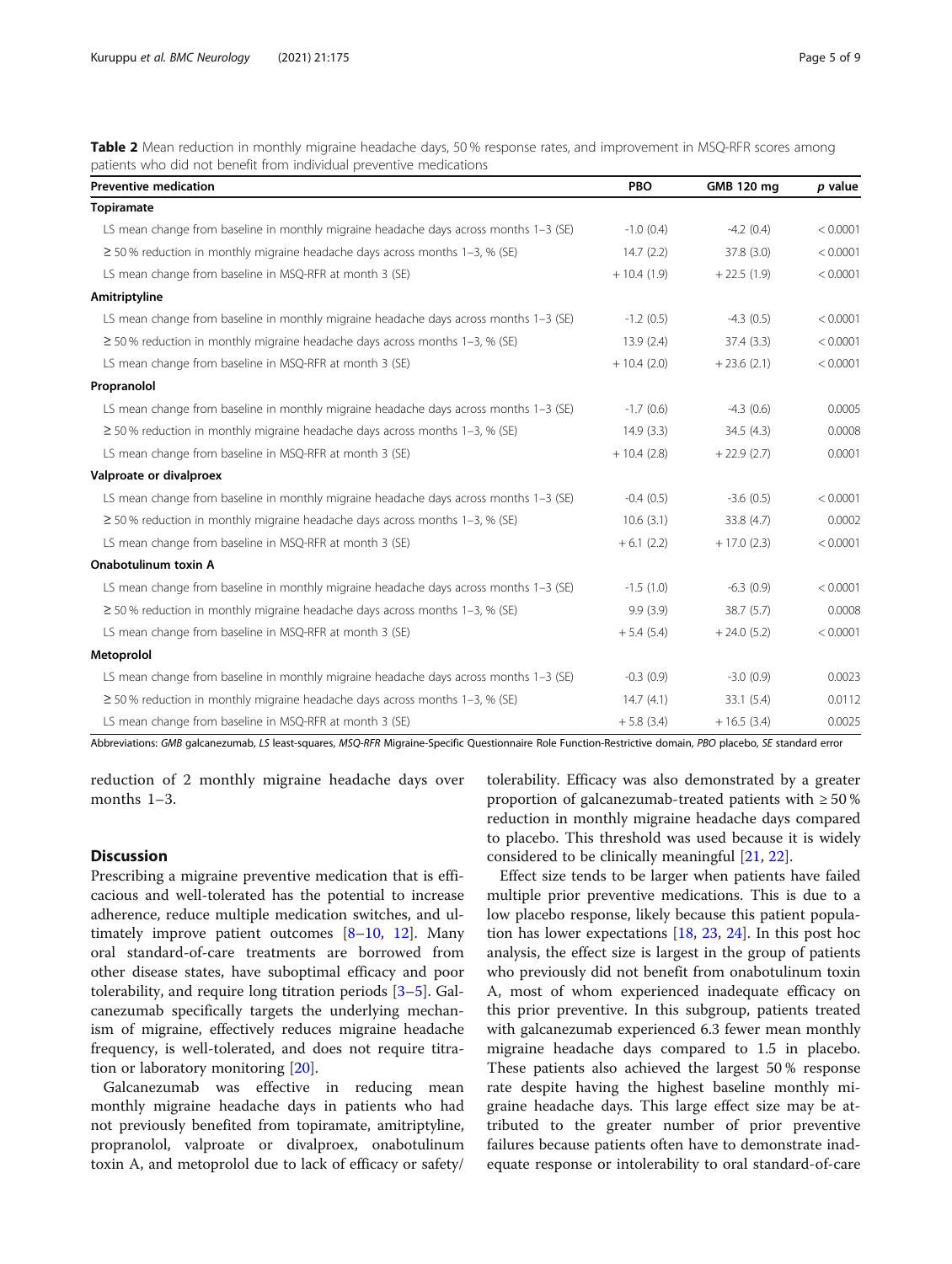<span id="page-5-0"></span>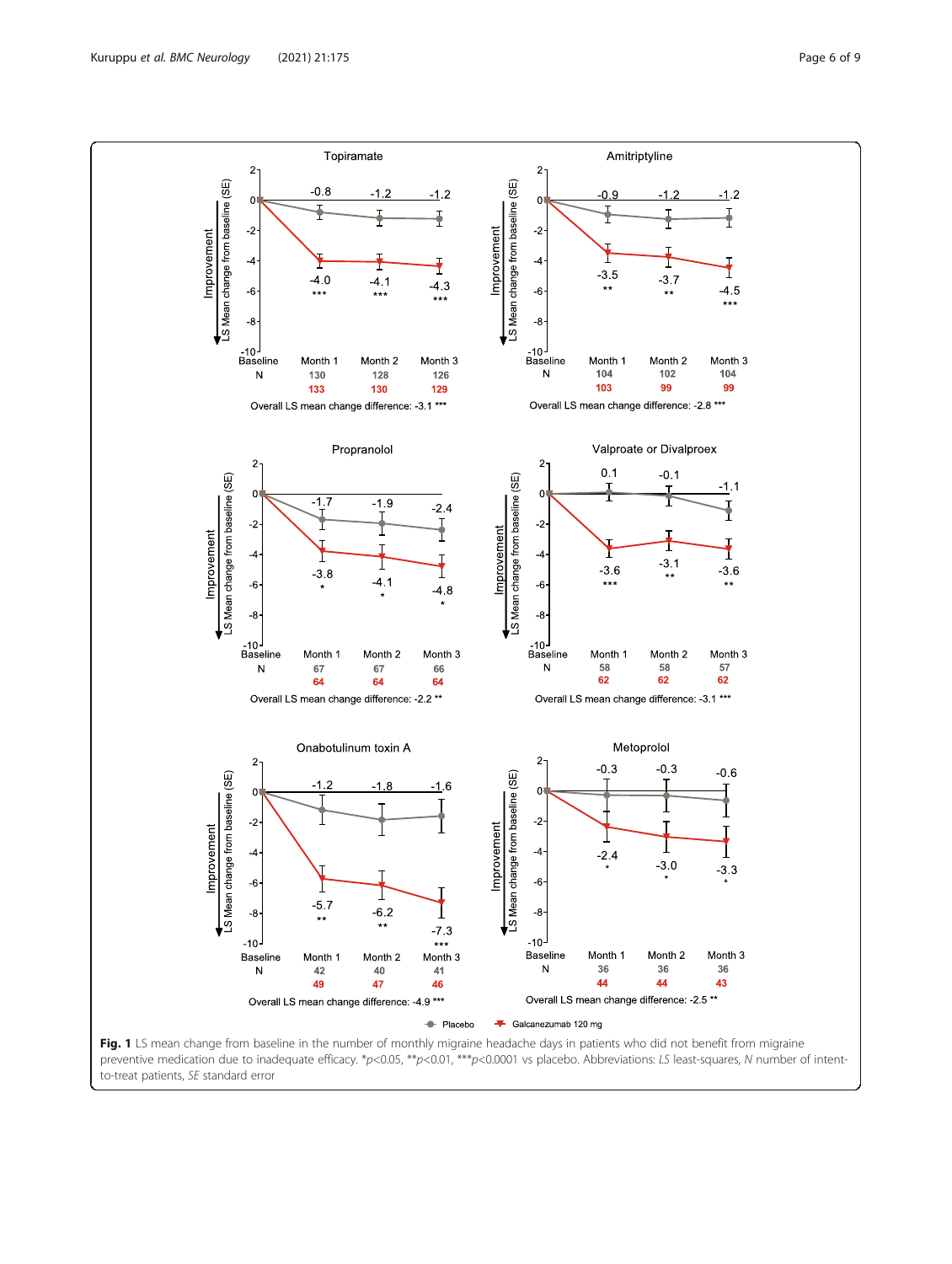<span id="page-6-0"></span>

migraine headache days. Abbreviations: LS least-squares, N number of intent-to-treat patients, SE standard error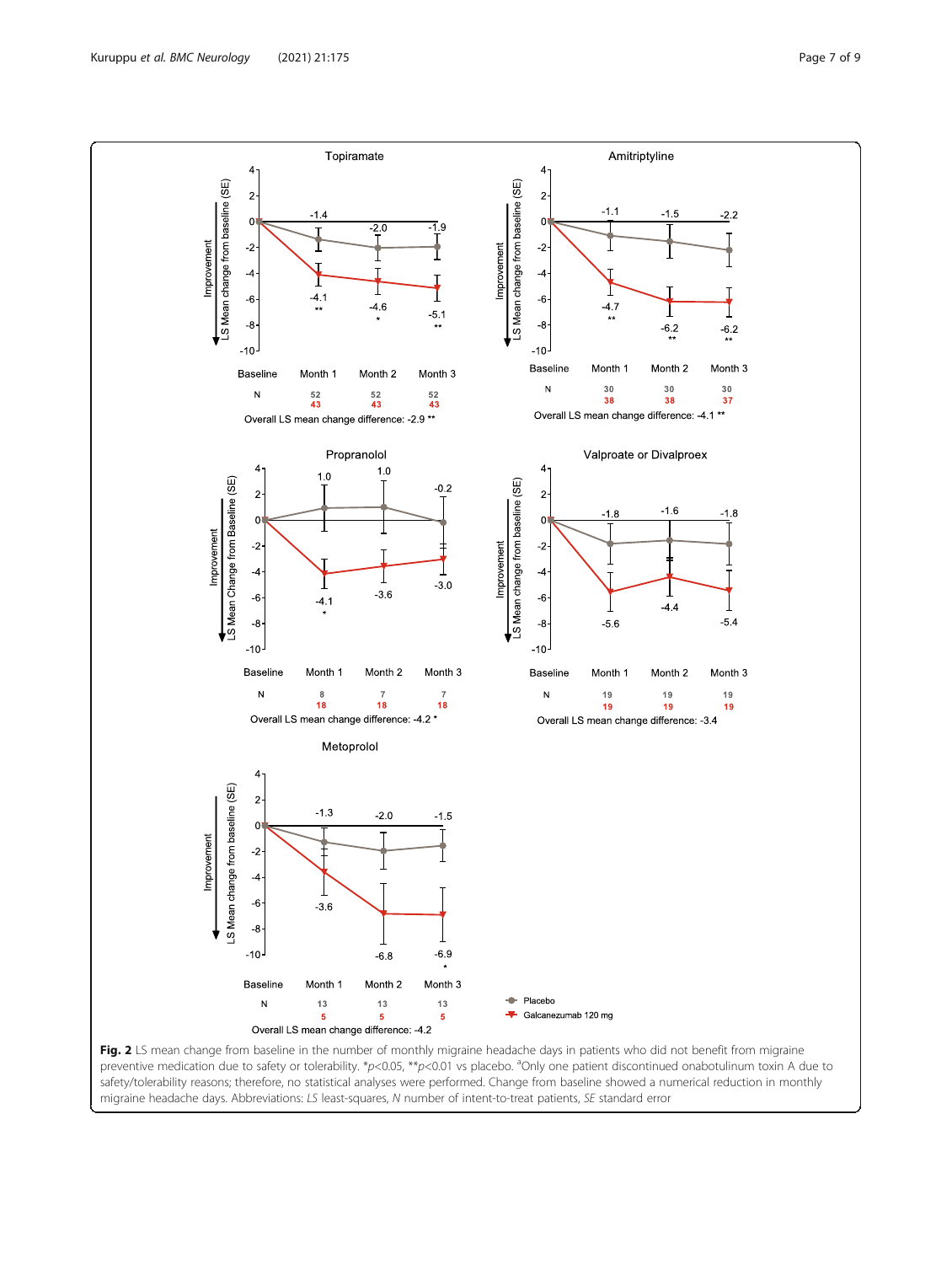migraine preventive treatments in order to qualify for onabotulinum toxin A. These findings are consistent with a prior published post hoc analysis of patients treated with galcanezumab that had previous onabotulinum toxin A treatment failure [[25](#page-8-0)], although the effect size in this analysis is even larger than previously reported.

The reduction in monthly migraine headache days with galcanezumab treatment was accompanied by an improvement in patients' quality of life as measured by the MSQ-RFR, which assesses the effect of migraine on daily social and work-related activities [\[19](#page-8-0)]. The minimal important difference for group-level analyses of MSQ-RFR is 3.2 [[26\]](#page-8-0). Patients treated with galcanezumab experienced an increase in their mean score by at least 10 points compared to patients in the placebo group, regardless of previous preventive medication failure. Prior studies have shown that despite taking standard-of-care preventive therapy, 29.2 % of patients with EM and 73.2 % of patients with CM have moderate-to-severe headache-related disability, indicating ongoing burden of disease despite treatment [\[8](#page-8-0)]. Improvement in quality of life, as seen in MSQ-RFR scores with galcanezumab, demonstrate the potential to help relieve this burden and improve patients' lives.

The current American Headache Society guidelines state that patients should experience inadequate efficacy or intolerability of a six-week trial of at least two standard-of-care preventive treatments (and moderate disability in patients with 4–7 monthly headache days) before initiating a CGRP mAb [[27](#page-8-0)]. Patients enrolled in this trial had an average of 3.5 prior preventive treatment failures in their lifetime and a baseline MSQ-RFR of approximately 45, which is indicative of poor quality of life. Starting galcanezumab earlier in a patient's course of treatment could reduce monthly migraine headache days and improve quality of life sooner, leading to reduced disability and improved patient outcomes.

Limitations of this study include the post hoc nature of these analyses. The study was not powered for the analyses presented in this manuscript. Patients who had treatment failure of more than four standard-of-care migraine preventive medication categories in the past 10 years and patients with serious or unstable medical conditions such as serious cardiovascular conditions were excluded from the study. Enrolled patients were primarily female, Caucasian, and middle-aged, which may limit generalizability of the results. The effect of galcanezumab on patients who did not benefit from certain prior preventive treatments due to intolerability may be limited by the small sample size. Further, the three-month duration of these post hoc analyses may not be long enough to demonstrate the full effect of treatment. Nonetheless, consistency of efficacy across multiple

outcome measures including migraine headache day reduction, response rates, and improvement in quality of life support the efficacy of galcanezumab in this difficult-to-treat patient population.

#### **Conclusions**

In this population, galcanezumab 120 mg monthly (with a 240 mg loading dose) was effective for patients who previously did not benefit from topiramate, amitriptyline, propranolol, valproate or divalproex, onabotulinum toxin A, and/or metoprolol. This efficacy was consistent whether it was measured by reduction in monthly migraine headache days,  $\geq 50\%$  response rates, or improvement in quality of life based on MSQ-RFR. This analysis supports the clinical value of galcanezumab in patients who have tried, but not benefited from commonly prescribed migraine preventive medications.

#### Abbreviations

CGRP: Calcitonin gene-related peptide; CM: Chronic migraine; EM: Episodic migraine; GMB: Galcanezumab; LS: Least-squares; mAb: Monoclonal antibody; MSQ-RFR: Migraine-Specific Questionnaire Role Function-Restrictive; n: Number of patients within each specific category; N: Number of intent-totreat patients; PBO: Placebo; SD: Standard deviation; SE: Standard error

#### Acknowledgements

The authors thank all the study participants, site investigators, and personnel involved in the CONQUER study. The authors thank Robert Nicholson, PhD, FAHS, and Mallik Rettiganti, PhD (Eli Lilly and Company) for review of final manuscript content.

#### Authors' contributions

DKK, YD, and LYM drafted the initial manuscript. DKK, JT, YD, SA, LYM, and ALG contributed to revising and editing the manuscript. The authors read and approved the final manuscript.

#### Funding

Eli Lilly and Company funded the studies in whole and its employees and assignees were involved in study design, data collection, data analysis, data interpretation, and writing of all related reports and publications. The corresponding author had full access to all study data and had final responsibility for the decision to submit for publication.

#### Availability of data and materials

Lilly provides access to all individual participant data collected during the trial, after anonymization, with the exception of pharmacokinetic or genetic data. Data are available to request 6 months after the indication studied has been approved in the United States and European Union and after primary publication acceptance, whichever is later. No expiration date of data requests is currently set once data are made available. Access is provided after a proposal has been approved by an independent review committee identified for this purpose and after receipt of a signed data sharing agreement. Data and documents, including the study protocol, statistical analysis plan, clinical study report, blank or annotated case report forms, will be provided in a secure data sharing environment. For details on submitting a request, see the instructions provided at [www.vivli.org.](http://www.vivli.org)

#### Declarations

#### Ethics approval and consent to participate

This study was reviewed and approved by appropriate institutional review boards and was conducted according to the Declaration of Helsinki. All participants gave written informed consent. The ethical review boards included Quorum Review, Inc., IRB Services, NRES Committee London – City and East, Egeszsegugyi Tudomanyos Tanacs, Bimetra -UZ Gent, CPP Tours - Région Centre (Ouest-1), Hospital Universitario La Fe de Valencia, Eticka